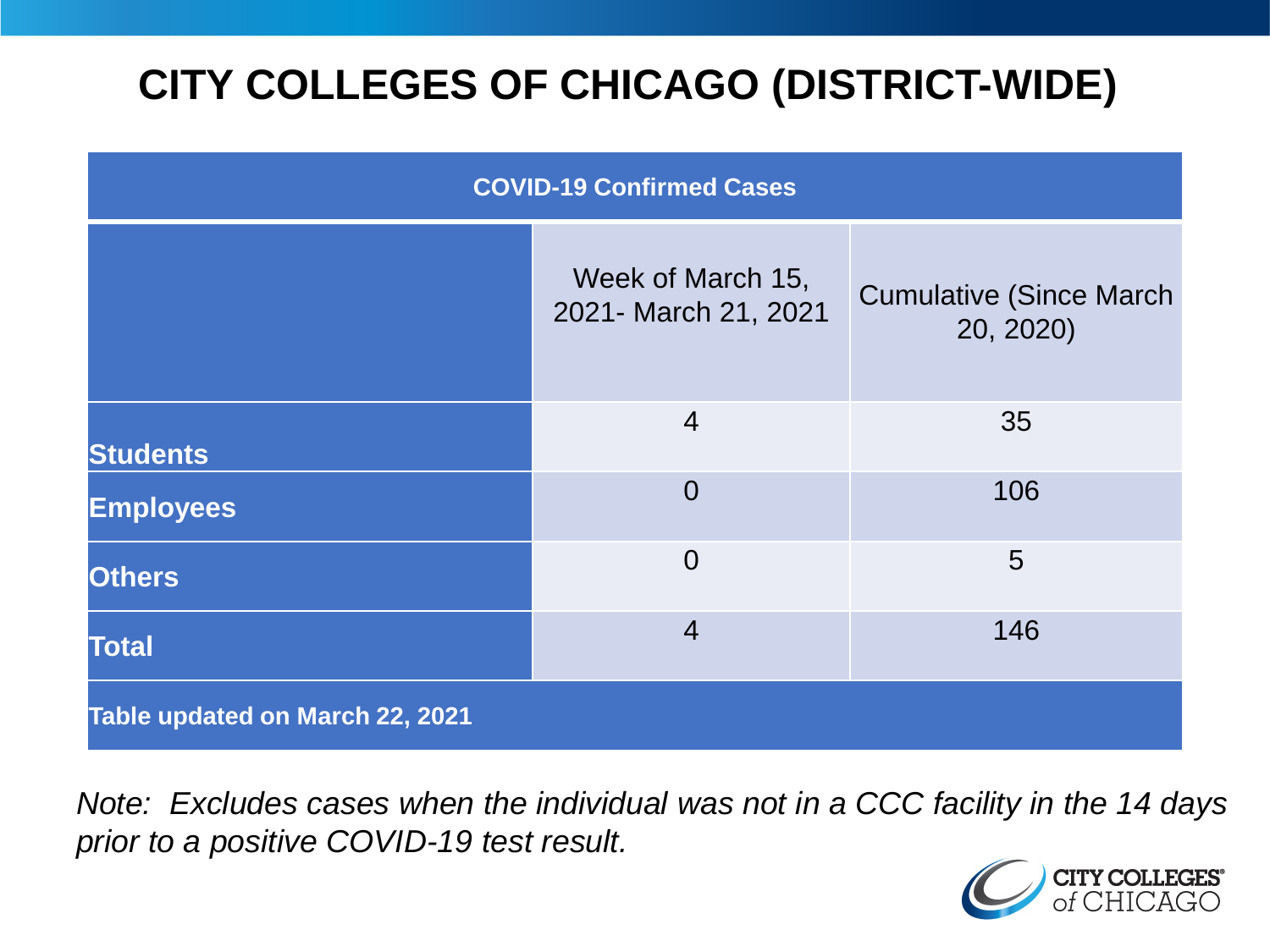### **DALEY COLLEGE**

| <b>COVID-19 Confirmed Cases</b> |                                           |                                              |
|---------------------------------|-------------------------------------------|----------------------------------------------|
|                                 | Week of March 15,<br>2021- March 21, 2021 | <b>Cumulative (Since March)</b><br>20, 2020) |
| <b>Students</b>                 | $\overline{0}$                            | $\overline{0}$                               |
| <b>Employees</b>                | $\overline{0}$                            | 15                                           |
| <b>Others</b>                   | $\overline{0}$                            | $\overline{0}$                               |
| <b>Total</b>                    | $\overline{0}$                            | 15                                           |
| Table updated on March 22, 2021 |                                           |                                              |

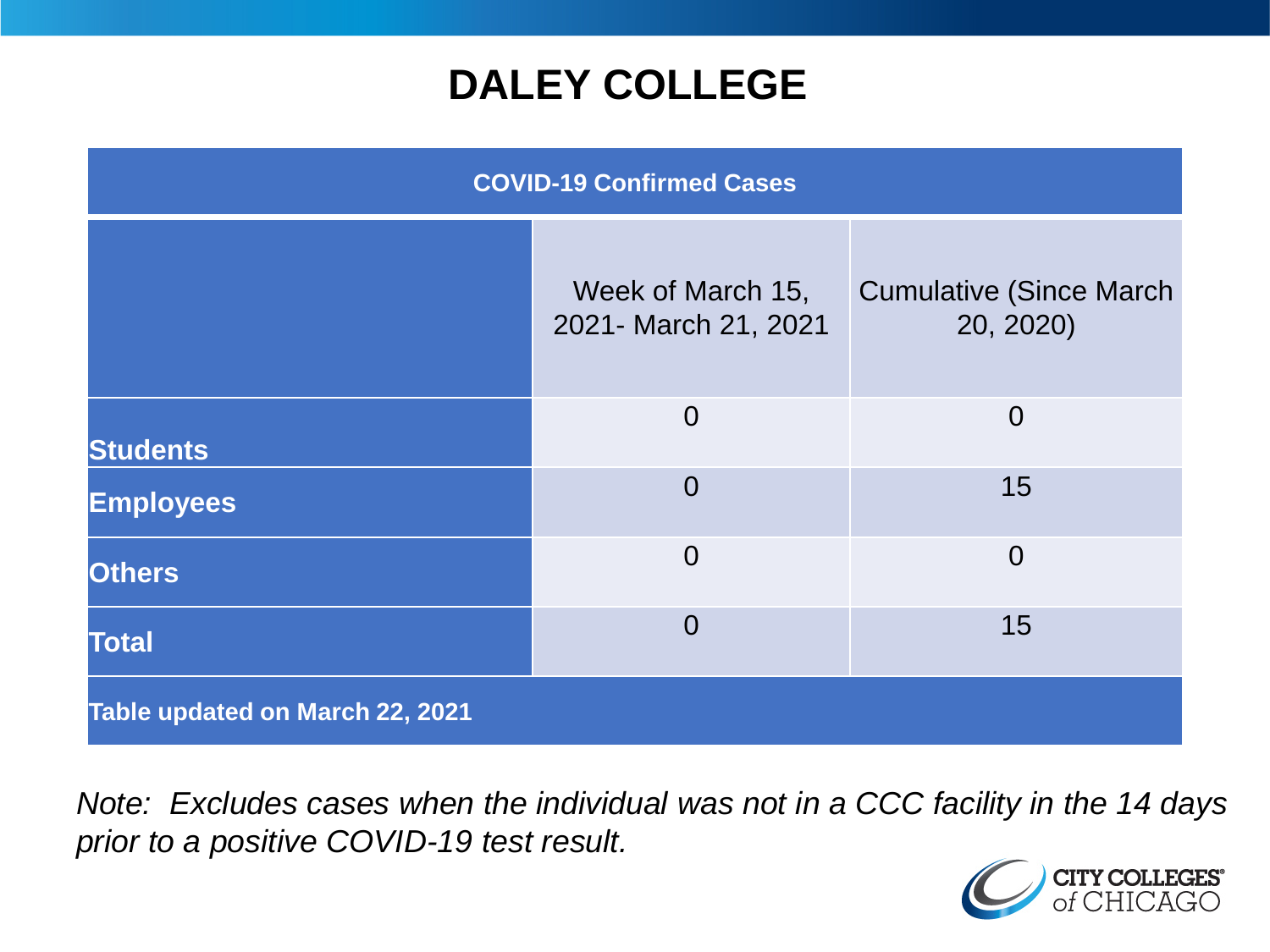### **HAROLD WASHINGTON COLLEGE**

| <b>COVID-19 Confirmed Cases</b> |                                           |                                              |
|---------------------------------|-------------------------------------------|----------------------------------------------|
|                                 | Week of March 15,<br>2021- March 21, 2021 | <b>Cumulative (Since March)</b><br>20, 2020) |
| <b>Students</b>                 | 1                                         | 6                                            |
| <b>Employees</b>                | $\Omega$                                  | 8                                            |
| <b>Others</b>                   | $\overline{0}$                            | $\overline{2}$                               |
| <b>Total</b>                    | 1                                         | 16                                           |
| Table updated on March 22, 2021 |                                           |                                              |

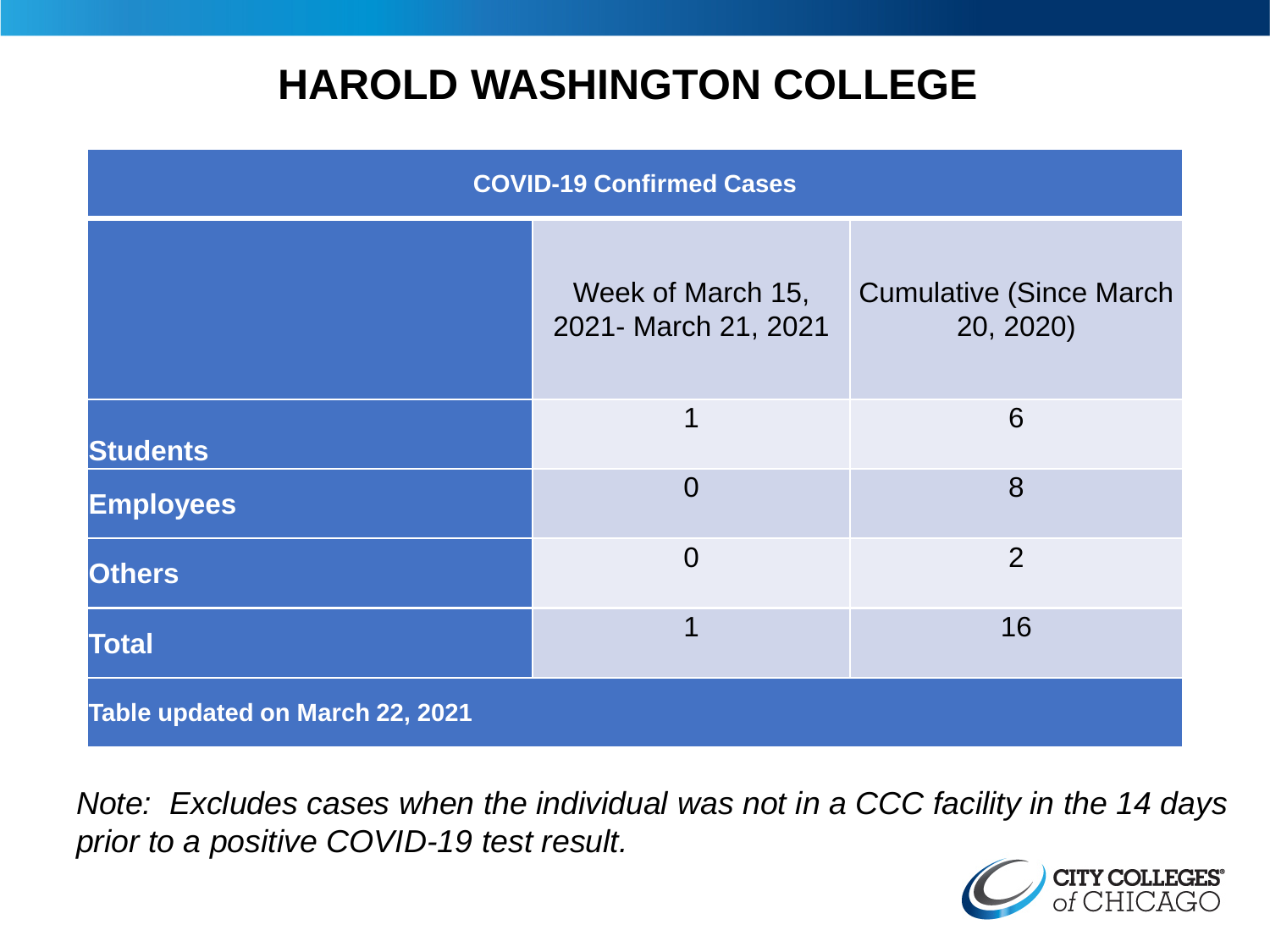### **KENNEDY-KING COLLEGE**

| <b>COVID-19 Confirmed Cases</b> |                                           |                                              |
|---------------------------------|-------------------------------------------|----------------------------------------------|
|                                 | Week of March 15,<br>2021- March 21, 2021 | <b>Cumulative (Since March)</b><br>20, 2020) |
| <b>Students</b>                 | $\mathbf 1$                               | $\overline{7}$                               |
| <b>Employees</b>                | $\overline{0}$                            | 15                                           |
| <b>Others</b>                   | $\overline{0}$                            | $\overline{0}$                               |
| <b>Total</b>                    |                                           | 22                                           |
| Table updated on March 22, 2021 |                                           |                                              |

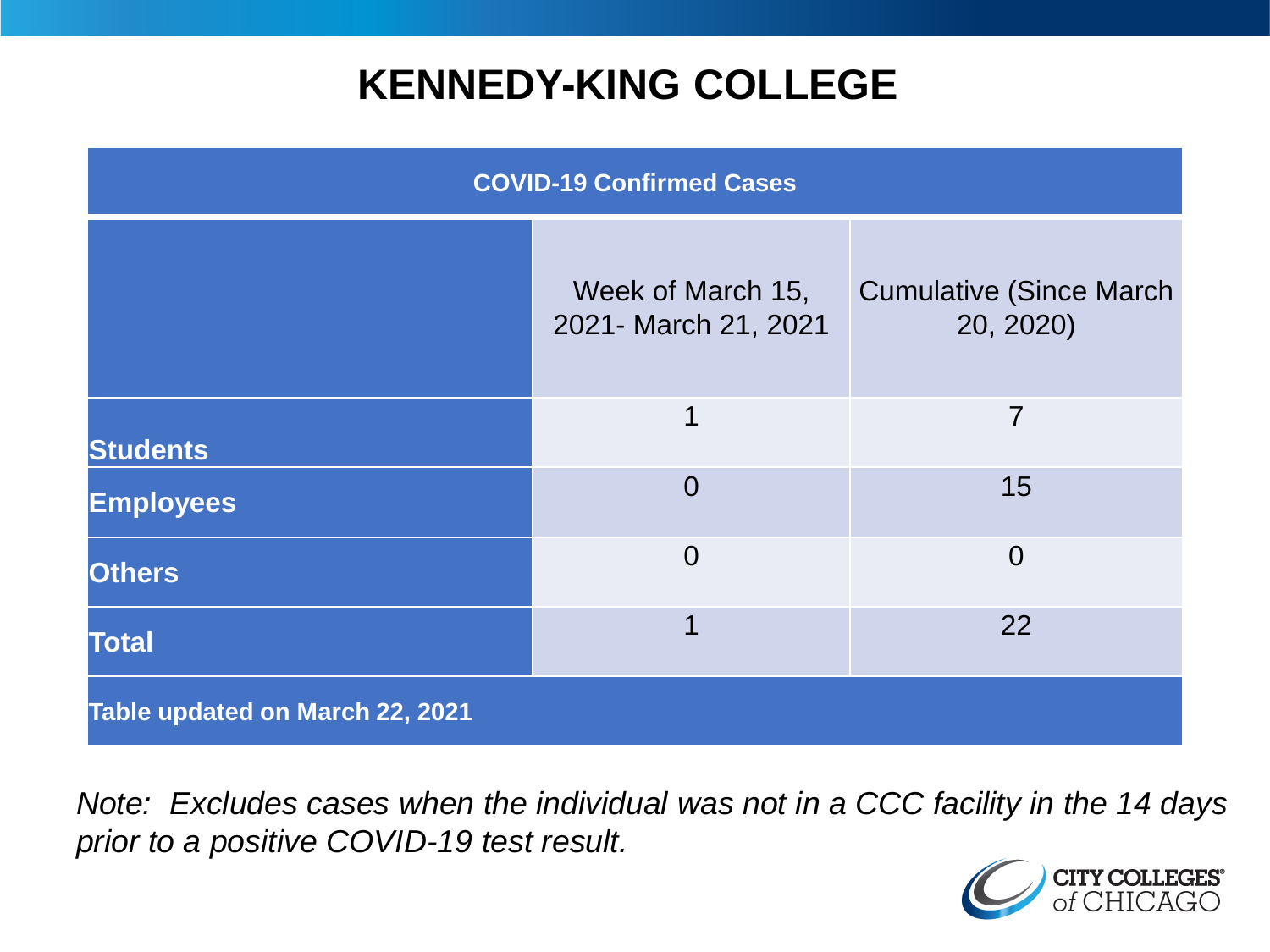# **MALCOLM X COLLEGE**

| <b>COVID-19 Confirmed Cases</b> |                                           |                                              |
|---------------------------------|-------------------------------------------|----------------------------------------------|
|                                 | Week of March 15,<br>2021- March 21, 2021 | <b>Cumulative (Since March)</b><br>20, 2020) |
| <b>Students</b>                 | 1                                         | 17                                           |
| <b>Employees</b>                | $\Omega$                                  | 22                                           |
| <b>Others</b>                   | $\overline{0}$                            | 1                                            |
| <b>Total</b>                    | 1                                         | 40                                           |
| Table updated on March 22, 2021 |                                           |                                              |

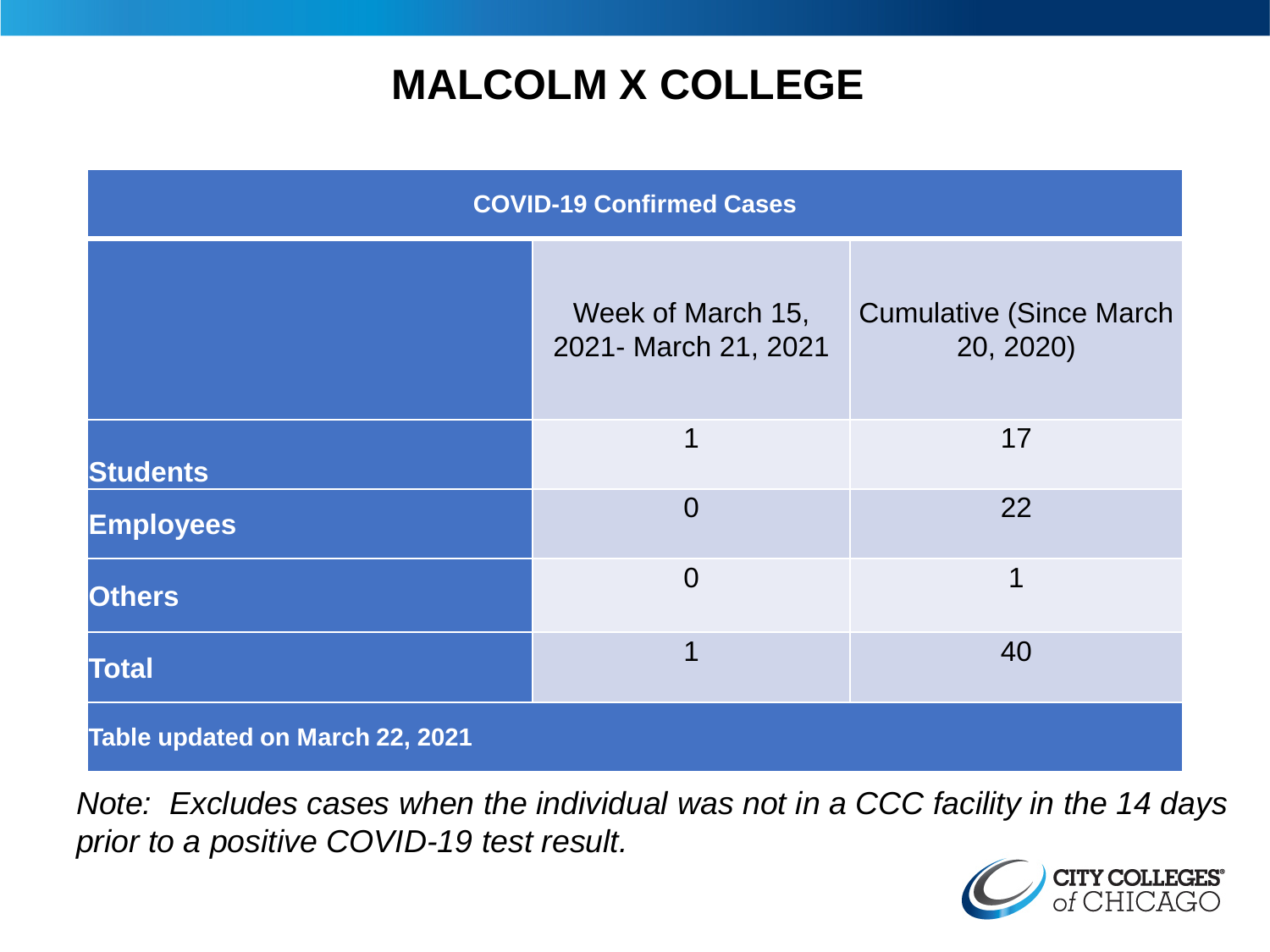# **OLIVE-HARVEY COLLEGE**

| <b>COVID-19 Confirmed Cases</b> |                                           |                                              |
|---------------------------------|-------------------------------------------|----------------------------------------------|
|                                 | Week of March 15,<br>2021- March 21, 2021 | <b>Cumulative (Since March)</b><br>20, 2020) |
| <b>Students</b>                 | $\overline{0}$                            | 1                                            |
| <b>Employees</b>                | $\overline{0}$                            | 18                                           |
| <b>Others</b>                   | $\overline{0}$                            | $\overline{0}$                               |
| <b>Total</b>                    | $\Omega$                                  | 19                                           |
| Table updated on March 22, 2021 |                                           |                                              |

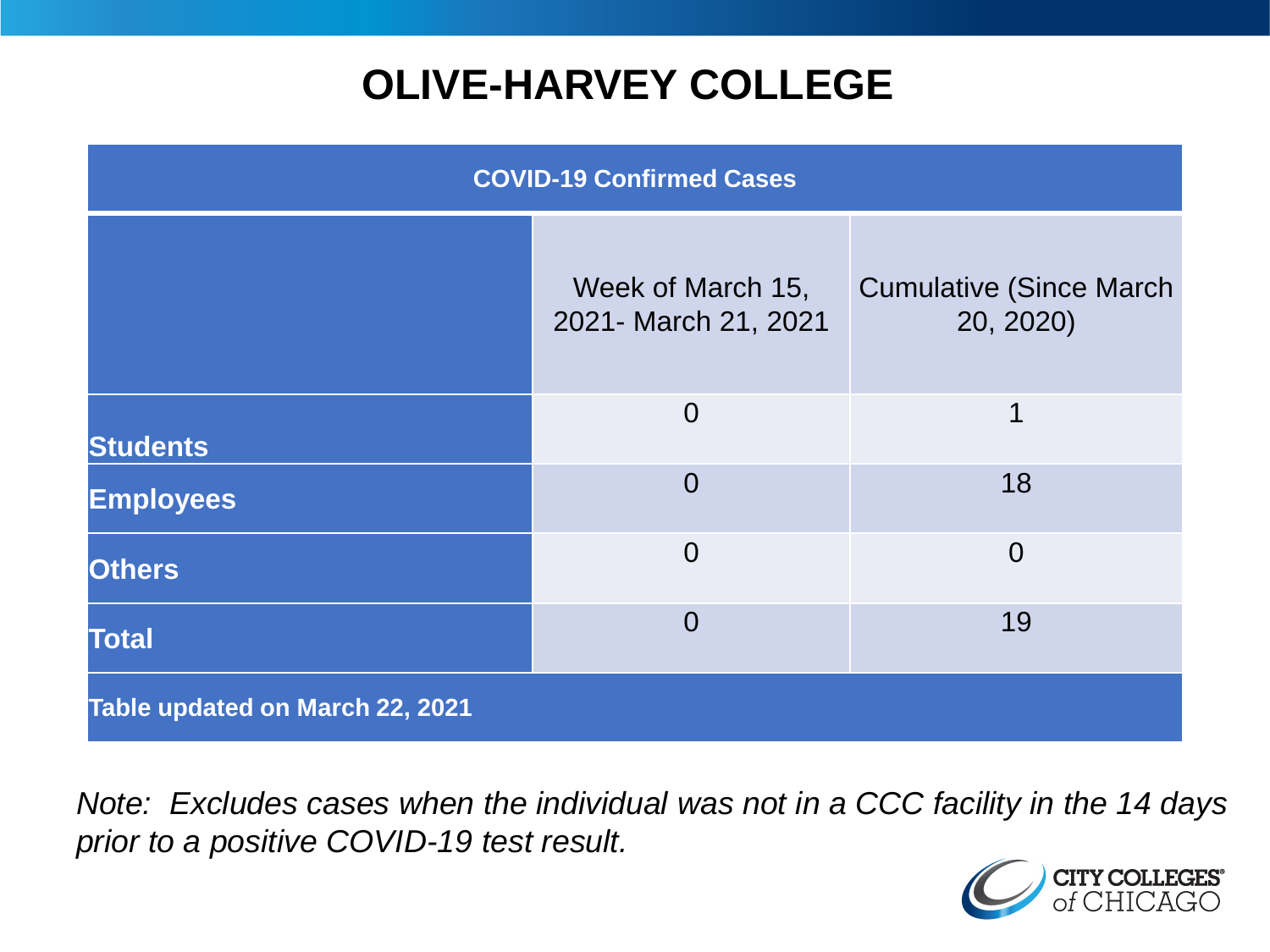### **TRUMAN COLLEGE**

| <b>COVID-19 Confirmed Cases</b> |                                           |                                              |
|---------------------------------|-------------------------------------------|----------------------------------------------|
|                                 | Week of March 15,<br>2021- March 21, 2021 | <b>Cumulative (Since March)</b><br>20, 2020) |
| <b>Students</b>                 | 1                                         | 3                                            |
| <b>Employees</b>                | $\overline{0}$                            | 18                                           |
| <b>Others</b>                   | $\overline{0}$                            | $\overline{0}$                               |
| <b>Total</b>                    | 1                                         | 21                                           |
| Table updated on March 22, 2021 |                                           |                                              |

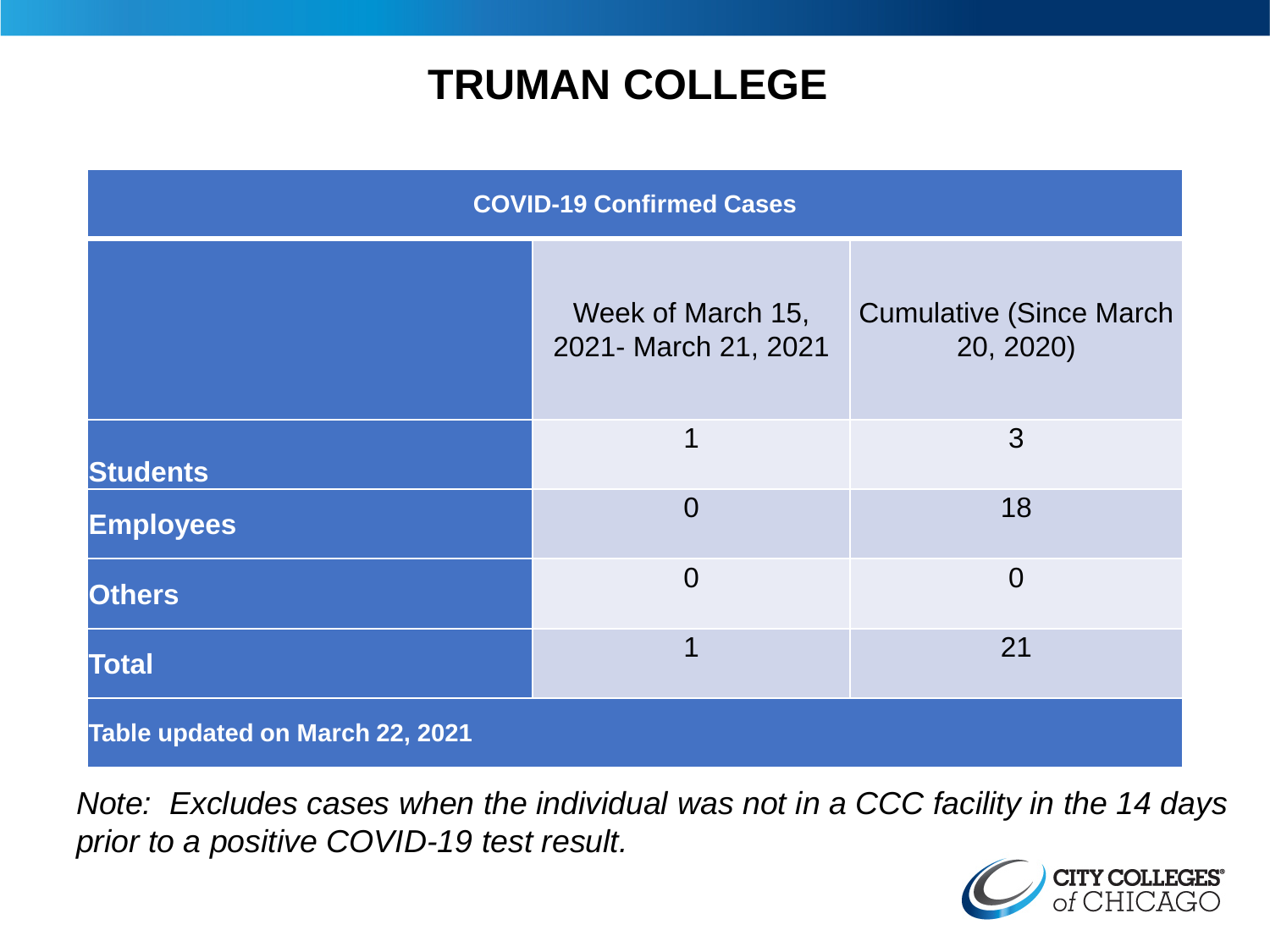### **WRIGHT COLLEGE**

| <b>COVID-19 Confirmed Cases</b> |                                           |                                              |
|---------------------------------|-------------------------------------------|----------------------------------------------|
|                                 | Week of March 15,<br>2021- March 21, 2021 | <b>Cumulative (Since March)</b><br>20, 2020) |
| <b>Students</b>                 | $\overline{0}$                            | 1                                            |
| <b>Employees</b>                | $\overline{0}$                            | 10                                           |
| <b>Others</b>                   | $\overline{0}$                            | $\overline{0}$                               |
| <b>Total</b>                    | $\Omega$                                  | 11                                           |
| Table updated on March 22, 2021 |                                           |                                              |